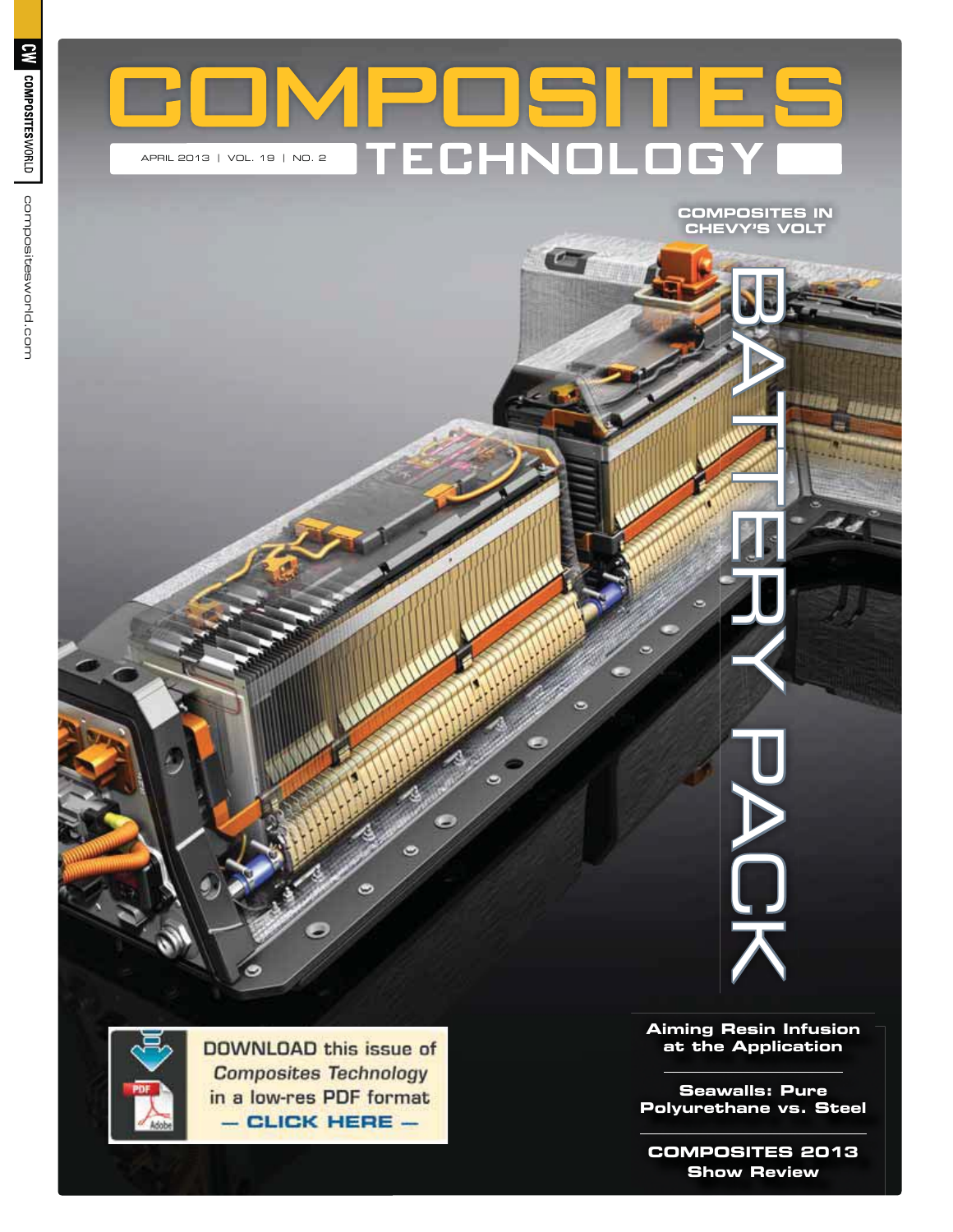## Pultruding Polyurethane

# **SHEET PILINGS<br>BREAK BOUNDARIES**

High-pressure pultrusion process creates polyurethane composite sheet pile system with the strength and stiffness to compete with steel.

or years the composite industry and its material suppliers have been working to develop pultruded composite sheet piles that could replace wood, steel and concrete structures in commercial sea walls, retaining walls and er or years the composite industry and its material suppliers have been working to develop pultruded composite sheet piles that could replace wood, steel and concrete structures in Composite pilings made with polyester and vinyl ester resins offer clearly superior characteristics in the face of the rot, insect infestation and corrosion that cut short the useful life of conventional pilings. But structural strength and, especially, stiffness have long been factors that have limited their widespread adoption.

Material stiffness, measured as *modulus of elasticity* (MOE), gauges the degree of deflection a sheet pile system will experience based on wall height, soil loadings and other factors (see "Learn More," p. 37). At the low end, vinyl has an MOE of approximately

Source | Bayer MaterialScience LLC.



380,000 psi/2,620 MPa, and wood is rated at approximately 1.5 million psi/10,340 MPa. Vinyl ester and polyester composites can exhibit MOEs between 2.5 million and 3 million psi/17,240 and 20,685 MPa. But steel's MOE is approximately 21 million psi/147,790 MPa. The question, then, is how to close the MOE gap with steel.

For piling supplier Gulf Synthetics (Cummings, Ga.), the answer lies in a matrix of "pure" polyurethane (PU) technology. At the time of its adoption, Gulf's profiles were already pultruded, using a specially developed marine-grade *hybrid* PU. (A *pure* PU features two components, an isocyanate and a polyol. Hybrids include other components, such as amines, or even acrylic polymers.) Packed with rovings and three layers of bidirectional woven fiber fabric, these finished piles exhibited a respectable MOE of more than 4 million psi/27,580 MPa.

> "When compared to polyester and vinyl ester resins, polyurethanes offer properties that are vastly superior to our conventional pultrusion resins, especially in the transverse direction where pultrusions have traditionally been deficient in mechanical properties," says Jeff Martin, CEO of Martin Pultrusion Group (MPG, Oakwood Village, Ohio), which began working with Gulf Synthetics two years ago to redesign its sheet pile profile using pure PU. The typical glass loading for the PU pultrusion is between 75 and 80 percent by weight. "Even if we could get that much glass into polyester resin, we still wouldn't have the strength in polyester that we have in PU because the shear properties between the roving bundles is much higher in urethane than it is in polyester," Martin points out. "The combination of total glass load-

> Pultruded using glass-reinforced pure polyurethane, Gulf Synthetics' PURloc composite sheet pile system is gaining traction in parts of the Northeast in the wake of damage caused by Hurricane Sandy, as well as in Russia, Europe, Asia, the Caribbean and South America. Pictured here, the system is installed in Azervajain, a country in southwestern Asia that borders the Caspian Sea between Iran and Russia.  $\blacksquare$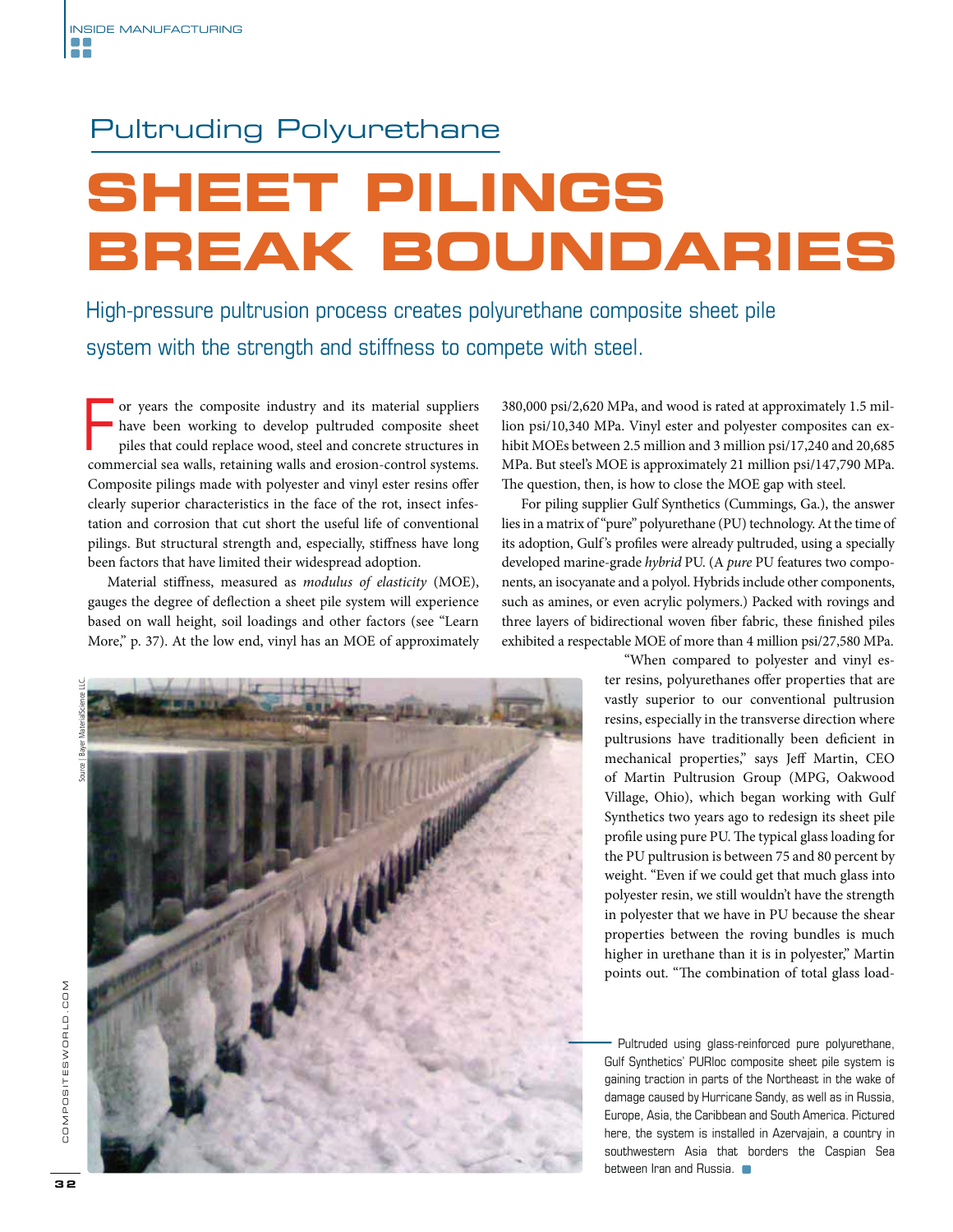The trademarked PURLoc system is being used for cantilevered walls that require no tie back up to 8 ft/2.4m in exposed height and is strong/stiff enough for 10-ft to 17 ft (3m to 5m) walls, using a single tie-back system. A unique connector component allows engineers to use a combination of geogrid and stiffener sheets to design a 100 percent composite system for heights greater than 17 ft/5m.



ing and the higher loading of axial roving results in a higher flexural modulus component that makes a PU pultrusion much stronger." But Gulf 's hybrid PU pilings still exhibited less than *one-quarter* the MOE of steel pilings.

FEA modeling performed by PU supplier Bayer MaterialScience (Pittsburgh, Pa.), however, "showed that with the same shape and same thickness and at relatively the same cost, we could produce a pure polyurethane composite part that was *30 percent stronger* than what we were producing with a hybrid urethane resin," explains Gulf Synthetics owner Mitch Wood. By moving to a glassreinforced pure PU system — Bayer's Baydur PUL 2500 — with high glass loading, Gulf's PURLoc composite sheet pile system now exhibits an MOE of 6.9 million psi/47,573 MPa.

On the sea wall front, steel still has a higher MOE, but Wood points out that there are other *practical* factors that help PU compete. First, steel must be overengineered to account for strength loss due to corrosion. Second, steel is much heavier and its installation cost is much higher. Wood cites one job in South America: "There are canals running between the lanes of traffic and the water in the canals is eroding the road banks. The competing material would be steel, which … requires heavy machinery to deliver and install. Because our sheet piling is so strong, there's no need to excavate the road to put in a tie-back system or bring in heavy equipment. They simply drive in the sheet pile, which can be done manually, [then] backfill and it's done." Further, crews install steel pilings at a rate of 20 ft to 30 ft (6m to 9.1m) per day. "With our product," says Wood, "it is possible to install 100 ft [30.5m] per day."

"The PURLoc system is ideal for cantilevered walls that require no tie back up to 8 ft [2.4m] in exposed height," adds Wood. "The strength also allows for very tall walls, typically from 10 ft to 17 ft [3m to 5m], to be constructed using a single tie-back system. The system also has a unique connector piece that allows engineers to use a combination of geogrid and stiffener sheets to design a 100 percent composite system for heights greater than 17 ft [5m]."

#### **SLOWING DOWN TO WIN**

**SLOWING DOWN TO WIN** Why isn't everyone using PU? "Polyurethanes are inherently reactive chemically," explains Harry George, Bayer's manager, new markets. Although Bayer has been making PUs for pultrusion since 2003, conventional PUs cured too quickly to facilitate thorough wetout of

profiles with high fiber volumes in the pultrusion process. But recent developments have made it possible to *delay* the cure profile. "Using a special catalyst, we've slowed the reactivity profile down compared to a typical polyurethane, so that now we have a gel time of 22 to 23 minutes at room temperature," says George. When combined, the two-part resin still cures in seconds after heat is applied. It also reacts to moisture, so conventional resin baths are out. "Because it cures that quickly, you have to use direct injection to minimize the amount of material being exposed," explains George.

Roughly 10 years ago, early research into pultruding PU began with a focus on a low-pressure pultrusion system, which today is viable for less complex pultrusion of PU composites reinforced only with axial rovings. A few years later, MPG, a party to the initial research, broke off to develop a high-pressure direct injection system for pultrusion dies that could thoroughly wet out more complex structural profiles, such as Gulf's sheet pile.

It is possible to inject resin through the biaxial stitched fabrics used in Gulf's pile profile only with a high-pressure system, Martin explains. "It's also very hard to inject, even at high pressure, through an all-roving phase in thick packages of reinforcement, because roving creates a very dense layer. It takes very high pressure to push the polyurethane through the glass to make sure you have complete wet out."

The resulting composite exhibits high transverse strength, interlaminar shear strength and damage resistance. Also, research has shown low void content (less than 1 percent) in glass-reinforced PU composites. The resulting profile exhibits not only high interfacial strength, but also reduced water absorption and, therefore, a muchreduced risk of resin/fiber delamination caused by saltwater diffusion into material voids, says Michael Connolly, principal scientist at Huntsman Polyurethanes (Auburn Hill, Mich.), which has been involved in PU pultrusion since 1998, working closely with MPG and other the technology. The state of the technology, and the pultrusia developments have made it possible to *delay* the a special catalyst, we've slowed the reactivity proves to the technology. The technology is the tec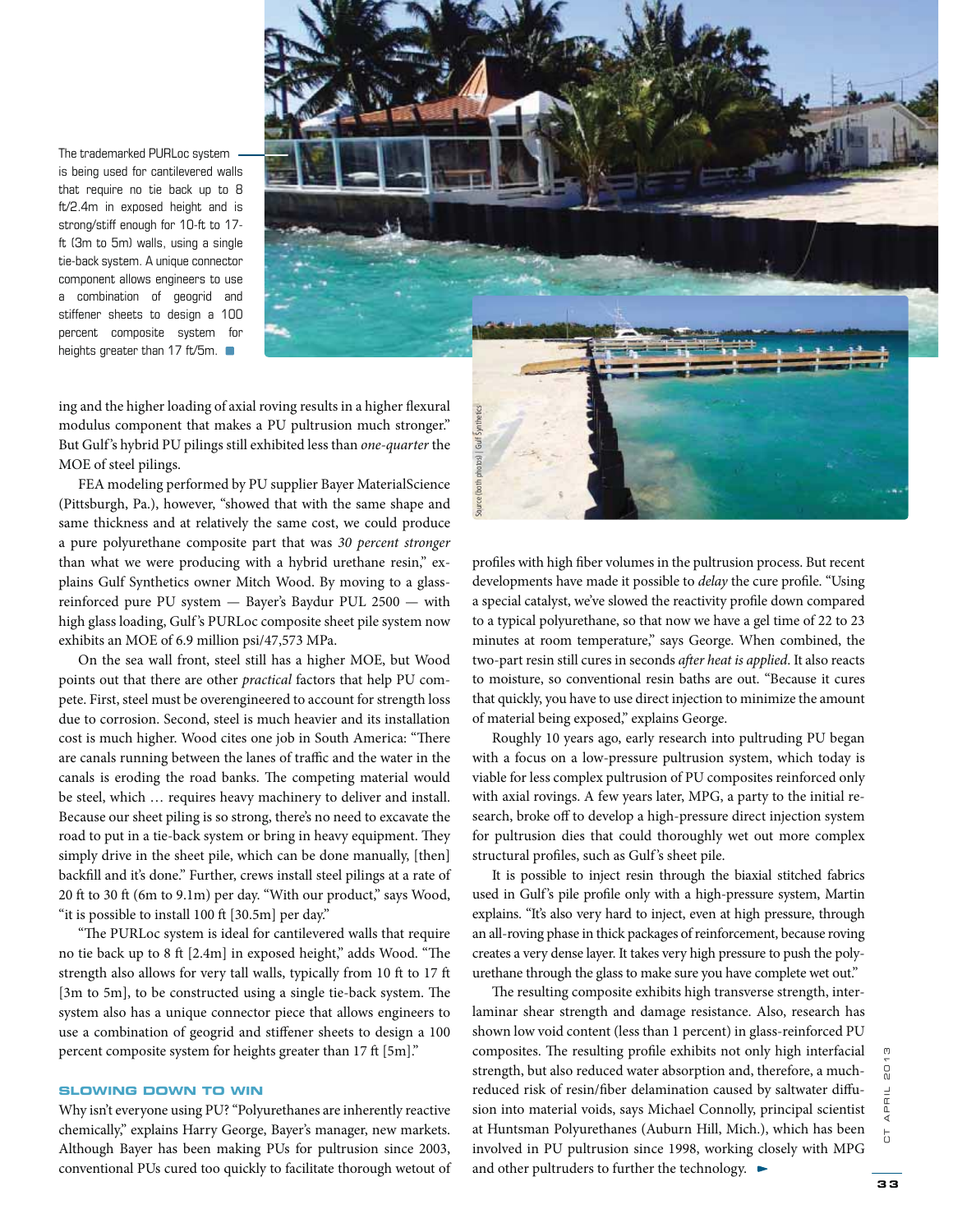Ħ



Approximately 900 ends of the heaviest weight roving (56 yield) flow into Gulf's sheet pile. Also incorporated are two layers of biaxial stitched fabric, one on the bottom and one on the top. The resulting pultrusion has a glass loading of approximately 78 percent by weight. High glass loading is typical for PU pultrusions and can range from 75 to 80 percent by weight.



5 MPG included two removable inserts in the Gulf die to allow for different wall thicknesses. When competing against a lower cost resin like PVC, the inserts can be switched out to produce a thinner profile. At the exit end of the die, a cooling zone is required to act as a heat sink. It's not uncommon for MPG to see heat zones between 425°F/218°C and 450°F/232°C through the die. The cooling zone can drop the temperature by as much as 125°F/52°C. ■



 $\supseteq$  Prior to forming, the fiber is run through 3 to 4 seconds of infrared heat (approximately 120°F/49°C). Because PU reacts to moisture, fiber drying is critical. Excess moisture can cause blistering on the pile profile surface. The fiber architecture is fully formed before it enters the injector.



6 An artist's conception of Martin Pultrusion's dedicated Gulf machine (with the meter/mix components cut off, bottom). A 6 ft/1.8m space has been added between the die and the first clamp puller (with air knives) to provide an extra 1 to 2 minutes of ambient cooling time. If enough heat isn't drawn out of the profile, the clamp pullers have a hard time gripping the part.

NO<sub>0</sub>

COMPOSITESWORLD.

"We struggled the first year or two to make PU work in pultrusion, but even in those early days, it was obvious that polyurethanes offered unique physical performance characteristics that you can't get with the competitive resins in the pultrusion market," Connolly says.

MPG's investment on the PU processing side has been sizable (see "Polyurethane pultrusion: Next-gen equipment," p. 36). A year ago Martin and his son David (president and COO of MPG) started Viapul Corp. (Oakwood Village, Ohio), which does contract manufacturing, almost exclusively in PU. Viapul is currently manufacturing the PURLoc sheet pile profiles for Gulf Synthetics.

#### **HOW IT'S DONE**

The PURLoc sheet pile system uses a series of corrugated, interlocking piles to form a watertight wall. Each sheet pile is Z-shaped. The Z-shape is  $8.5$  inches/209 mm deep, and the profile is  $0.25$ inch/6.35 mm thick and 18 inches/457 mm long (linear). Profiles are pultruded and cut to the specified length for each job. MPG has a dedicated next-generation machine set up for just-in-time manufacturing of Gulf's PURLoc system.

The pultrusion process itself is set up like any traditional pultrusion process, with a few key differences. For one, Gulf's sheet pile has high glass loading: approximately 78 percent by weight.

"We have approximately 900 ends of the heaviest weight roving  $-56$  yield  $-$  flowing into this part," explains Jeff Martin. Rovings from PPG Industries (Pittsburgh, Pa.) and Owens Corning Composite Materials (Toledo, Ohio) have been qualified for the sheet pile. Also incorporated are two layers of biaxial stitched fabric from Vectorply (Phenix City, Ala.), one on the bottom and one on the top.

"Previously, the part was constructed with a center fabric layer," says Jeff Martin. "However, when we redesigned the part, we took the center fabric layer out because … at the center axis [it was] not contributing mechanically to the performance of the seawall."

"Typically, when you find a center fabric in a traditionally pultruded form, it's being used as a resin carrier to aid in wetting out the profile," adds David Martin. "We're able to do this in polyurethane with a pressurized injection unit that is efficient enough not to require a center carrier — a significant cost saver since mats are more expensive than rovings."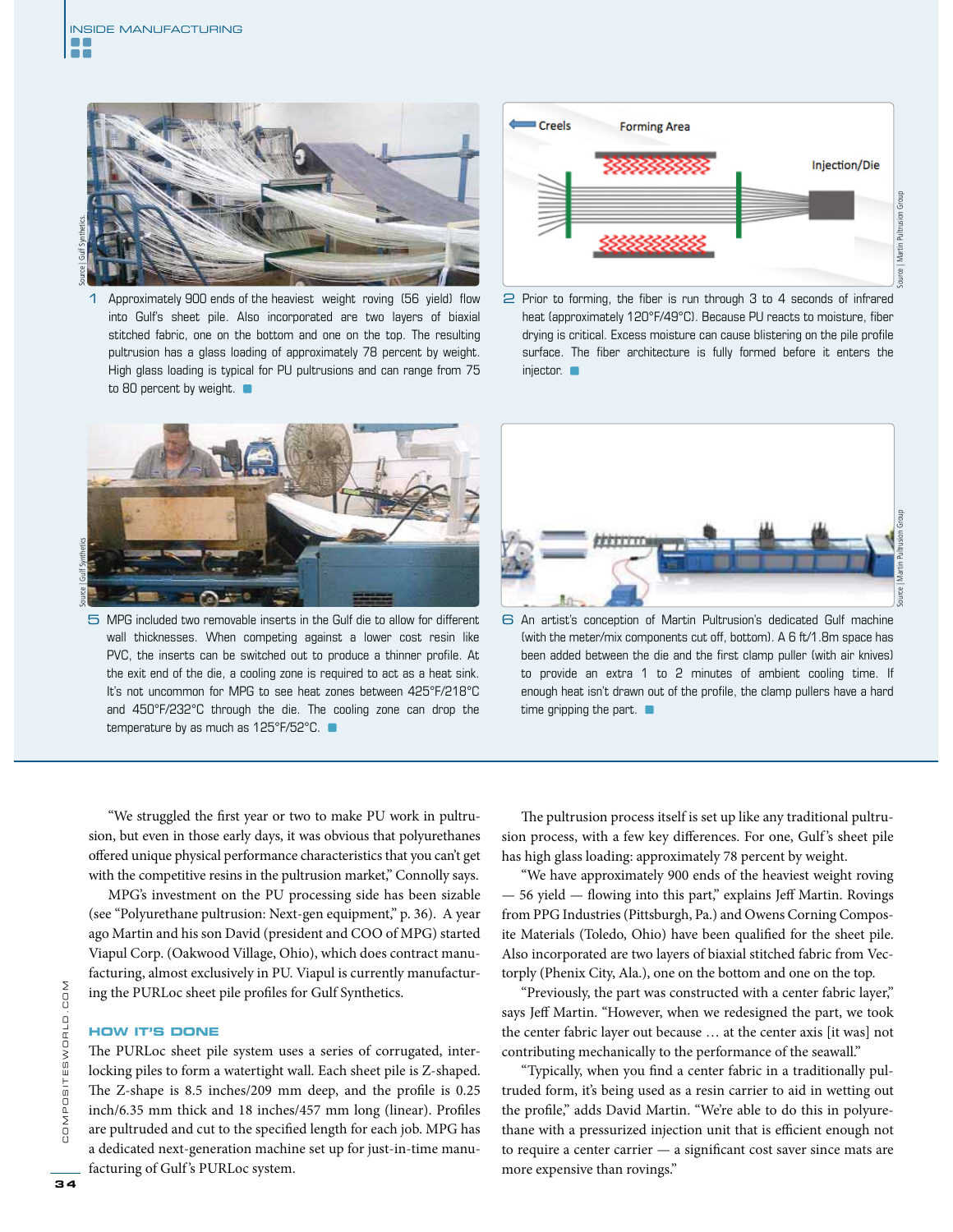

3 Next, the fiber architecture enters MPG's proprietary injector for fiber wet out. MPG's injector (top) is modular in design and is completely independent of the die (bottom). The injector is made to mate with the parting lines of the die. Both require tight tolerances (within  $\pm 0.001$  inch/  $\pm 0.025$  mm) because PU lacks the resilience necessary to conform to obstructions.



4 A two-part meter/mix unit provides a steady stream of PU to the injector. It's critical that resin is delivered without any pulsation or variation in flow or pressure to the injector. A series of complex internal geometries enable the injector to create the necessary pressure for fiber wet out.  $\blacksquare$ 



 $\overline{7}$  Clamp pressure is adjustable and separate from pull load pressure, which reduces the incidence of cracking profiles.  $\blacksquare$ 



8 The Gulf profiles are pultruded at a rate under 2-ft/min (0.61m/min). An automatic, flying cut-off saw cuts the profiles to the specified length for each job.

The first step in the pultrusion process is fiber drying. The fiber must be dry when it comes in contact with the PU. Excess moisture can cause blistering on the surface of the profile. "Raw glass will absorb even moderate levels of humidity, and while you can get away with some level of moisture absorbance with other resin systems, polyurethane reacts to moisture," David Martin explains. "We run the fiber through three or four seconds of infrared heaters — maybe  $120^{\circ}$ F [49 $^{\circ}$ C] — in the preform section to flash off any excess moisture that might be hiding in the mass of roving."

"From there we go into full-fledged forming, which is where we part ways with low-pressure polyurethane pultrusion," he adds. "We fully form the fiber architecture *before* it enters the injector. So, we have essentially molded the complete seawall *dry*, and then it enters into our injector as a fully formed package of reinforcement."

#### **DIRECT INJECTION**

Next the fiber form is pulled into MPG's proprietary injector. "Some people do direct die injection, which is when the die itself is modified and the pump system is plugged directly into the die. They may

hollow out a section inside the die to allow resin to accumulate, which creates a little bit of pressure," David Martin explains. "What we're doing is distinctly different."

MPG's injector is modular in design and is completely independent of the die. A two-part meter/mix unit provides a steady stream of PU to the injector. For a quality part, it's critical that resin is delivered without any pulsation or variation in flow or pressure to the injector.

"Our injectors are made to mate with the parting lines of the die," he adds. "We can make them with anywhere from one section to multiple sections, depending on what our engineers deem necessary." The injector itself creates the necessary pressure for fiber wetout. "We do not rely on the pumping or metering system to supply any pressure at all," he explains. "Our injectors have a series of complex internal geometries that assist in the wetout process."

"The pressure is created through these geometries, and we have found that small changes in certain places within that modular injection die have dramatic effects on the wetout in certain sections of the part," adds the elder Martin.  $\blacktriangleright$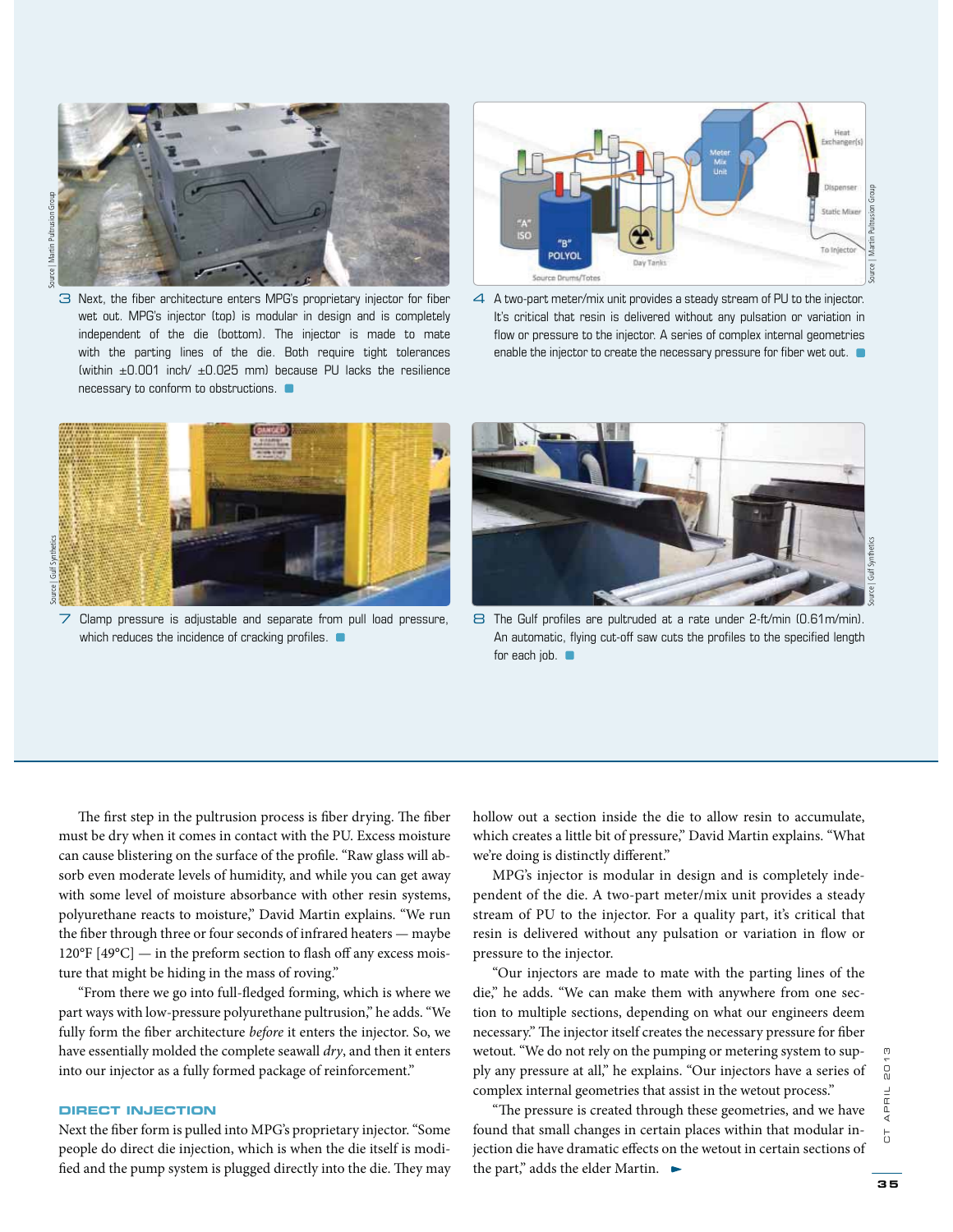

The PURIoc sheet pile system uses a series of corrugated, interlocking piles to form a watertight wall. Each sheet pile profile is Z-shaped with a depth section of 8.5 inches/216 mm, a wall thickness of 0.25 in/6.35 mm and a width of 18 inches/457 mm (length depends on application).

"The geometries ... inside these injector sections often must be ground or EDM'd as separate inserts to allow for the complex geometries," he notes. "Most often, the parting lines in the injectors will match the die itself, which makes the system very user friendly for the operator."

#### **RUNNING TIGHT AND HOT**

The pultrusion die requires much tighter tolerances than a traditional die. "If you're off by as much as 0.001 inch [0.025 mm] on the female taper towards the exit end of the die, you're not going to be able to pull the profile," says David Martin. "Whereas a polyester will simply conform around a taper and have enough resiliency to go through, urethane is rigid enough that it will stop in the face of any obstruction."

MPG, which also manufactured the die for the Gulf part, included two removable inserts to allow for different wall thicknesses. "If Gulf is competing against a lower cost resin like PVC in an application, we can switch out the inserts to produce a thinner profile."

Also, the high glass loading of the urethane composite results in an overall higher density, which causes the emerging profile to be hotter than a traditionally reinforced polyester profile. "It's not uncommon for us to have heat zones between 425°F/218°C and 450°F/232°C, which is significantly higher than polyesters," David Martin says. "One of the challenges is transferring that heat into the profile in order to pick up processing speed."

It's critical to quickly cool the part after it exits the die. A cooling zone at the die's exit acts as a heat sink. "If a part has seen as much as 425°F/218°C in the die, for example, the cooling zone can get it to exit the die closer to 300°F [149°C]. From there we have the distance between the die and the first clamp puller to ambiently cool the part," he says. On the dedicated Gulf machine, 6 ft/1.8m has been

### **POLYURETHANE PULTRUSION: NEXT-GEN EQUIPMENT**

According to Jeff Martin, CEO of Martin Pultrusion Group (MPG, Oakwood Village, Ohio), pultrusion with polyurethanes (PU) — with some initial equipment investment and processing tweaks — can be done on existing pultrusion equipment. Each die requires a machined injection box (for high-volume applications that incorporate dense layers of rovings and biaxial or triaxial fabrics). These are typically manufactured from aluminum or stainless steel, at an investment cost that can range, says Martin, "from a few thousand dollars to perhaps as much as \$20,000 as dictated by the size and complexity of the profile being processed." Also, a meter/mix system is required to pump the material into the injection box. Martin estimates that this piece of equipment, with a static mixer on the end, can cost between \$25,000 and \$40,000 for each processing cavity. There are also steps that must be taken to address PU's high processing heat, low shrinkage and increased pull force.

MPG, however, is all-in when it comes to PU pultrusion. Two years ago the company finalized the design of a next-generation pultrusion machine and has developed a proprietary direct injection box design for high-pressure pultrusion. The tools represented a major investment in PU.

One of the primary differences in its next-generation machine design is the overall robustness of the system. PU pultrusion can require stiffer frames and more powerful hydraulics to handle the larger profiles. Also, due to the high glass loading and stiffness of the urethane resin, PU lines can experience significantly higher pulling forces.

"Our polyester machines typically had approximately 6 tons of pulling force," explains Martin. "The minimum we have run in urethane is 12 tons. We primarily focus on polyurethane applications that require a 20-ton pull force," he says, noting that one upcoming order will require a 40-ton pull force.

Today MPG provides pultrusion services and markets equipment to other pultruders. For the latter, the next-gen machinery is not just an option, it's the only option. "Even if our customers want a polyester machine," says Martin, "we are selling the upgraded machine because we believe that those who are using polyester today will find themselves wanting to have hardware to run urethane in the future."

Martin is equally optimistic about the future of his direct injection system, particularly in light of potential action by the U.S. Environmental Protection Agency (Washington. D.C.). "The EPA is starting to become very critical of our industry because of the VOCs associated with traditional, open bath processing," he points out. "Moving to a closed bath, contained injection system significantly reduces emission issues surrounding VOCs, including employee exposure." Further, the pure PU resin system now used by Gulf Synthetics (Cummings, Ga.) — Baydur PUL 2500, supplied by Bayer MaterialScience (Pittsburgh, Pa.) — features 10 percent bio-content. According to Bayer's new markets manager, Harry George, a new formulation (Baydur PUL 3500) will feature 20 percent bio-content. — Karen Wood